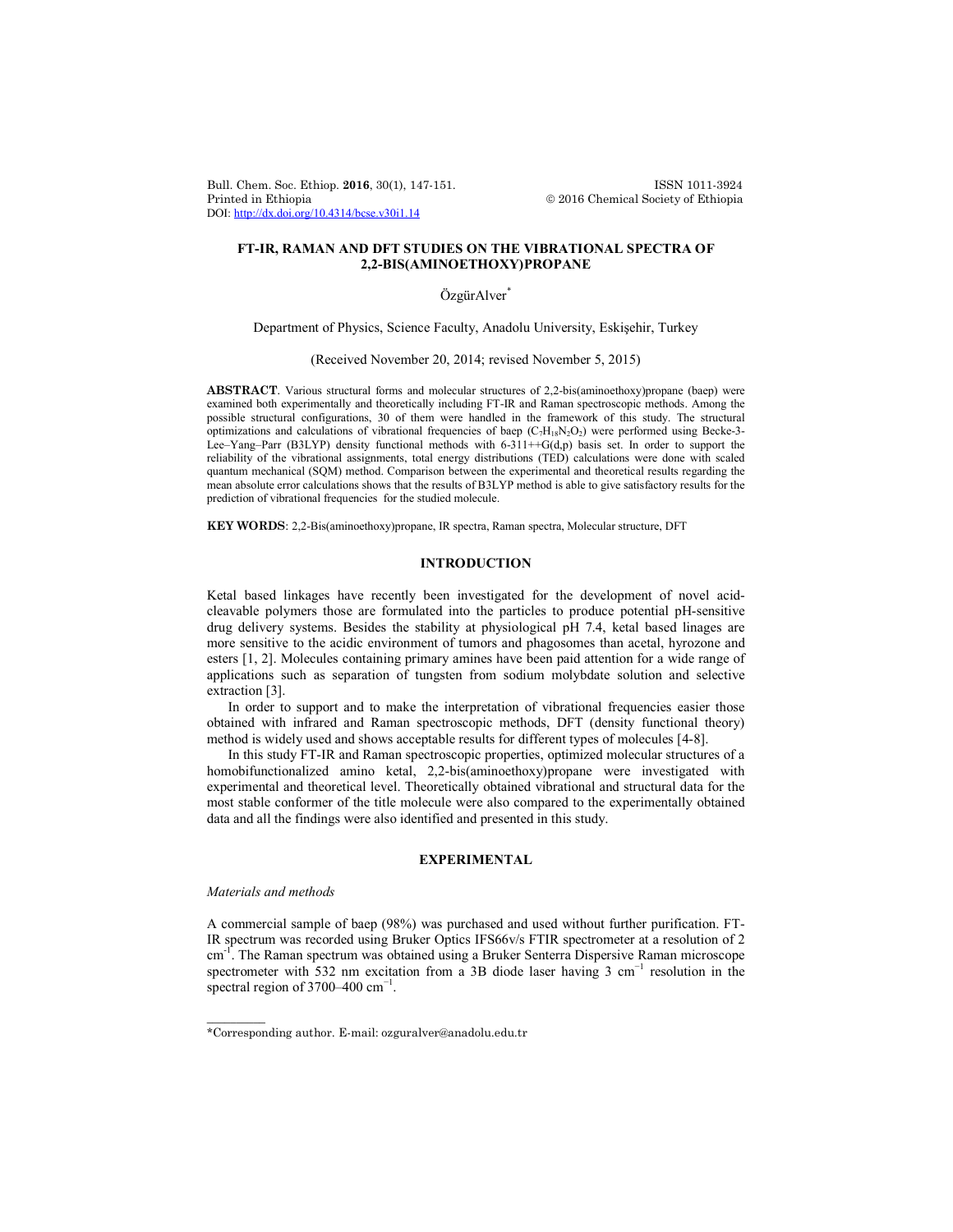ÖzgürAlver

#### *Computational procedure*

For the search of stable conformers, many different possible structures were created and 30 of them were examined. During the creation of possible geometric conformers the previously reported studies were taken into account [9-11]. For the search of the stable conformers, 30 forms of baep were first optimized by B3LYP with  $6-311G++(d,p)$  basis set in the gas phase. Following the optimization, it was found that some of them (C1, C2, C4, C12, C20) had negative frequencies so they belonged to transition states and they were no longer considered and some of them were found positive frequencies and henceforth, none of them belonged to a transition state. Among the optimized structures C25 (conformer 25) was found more stable than other conformers. The optimized structures of C25 and C23 are given in Figure 1 in which oxygen, nitrogen, carbon and hydrogen atoms were indicated with red, blue, grey and white colors, respectively. Therefore, all the experimental results were compared to C25 conformer. The vibrational wavenumbers of baep were calculated including the same method and the basis set. TED calculations were performed with the scaled quantum mechanical (SQM) program [12, 13]. During the assignments and the matching of the experimental and theoretical vibrational wavenumbers of the title molecule several factors were considered, such as: animation option of the GaussView package program, relative intensities of the vibrational bands and previously reported data in the literature. All the related calculations were conducted with Gaussian 09 program on a personal computer [14].



Figure 1. Possible stable conformers of baep optimized with B3LYP/6-311++G(d,p) level of theory.

#### **RESULTS AND DISCUSSION**

#### *Geometrical structures*

The lowest energy configuration in the gas phase was found as C25. Furthermore, the optimized energy difference between conformer C25 and C23 (Figure 1) is around 0.2 kcal, which suggests an abundance of 71% for C25 and 29% for C23. The rest of the conformers were ignored due to their high optimization energy when compared to C25. Input structures chosen before the optimization and the optimized structures at the end of the calculation using Gaussian program and related level of calculations show that the resultant structure is closely related to how the initial geometry of the molecule was chosen. Indeed some preferred input geometries led to negative or imaginary frequencies at the end of frequency calculations. Several important geometric parameters were mentioned here. For example, for both conformers, N-H and C-O bond lengths were calculated around 1.01 Å and 1.42 Å. Dihedral angles of  $D(5;2;1;6)$  and  $D(8,6,1,2)$  for both C25 and C23 suggest almost a planar structure with an angle around 177°.

Bull. Chem. Soc. Ethiop. **2016**, 30(1)

148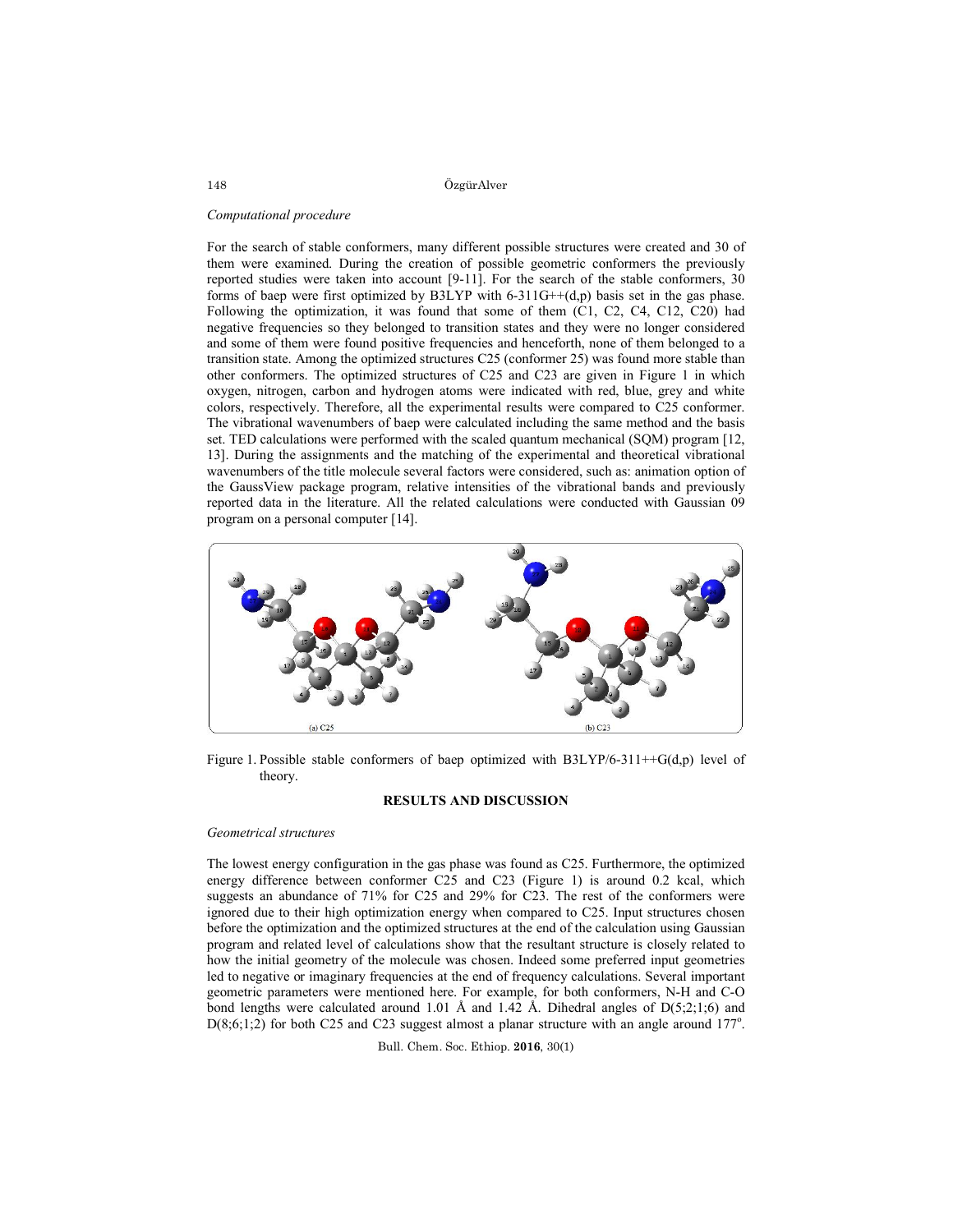FT-IR, Raman and DFT studies on the vibrational spectra of 2,2-bis(aminoethoxy)propane 149

The most obvious difference between both conformers is that NH<sub>2</sub> groups are on the same side of the plane constructed by (15;10;1;11 or 12;11;1;10) atoms for C23 and are on the opposite sides of the mentioned planes for C25. Some important torsional angles were summarized in Table 1.

Table 1. The magnitude of some important torsional angles of conformer C25 and C23.

| Torsion angles (°)                                                 | B3LYP/6-311++G(d, p) |                 |  |
|--------------------------------------------------------------------|----------------------|-----------------|--|
|                                                                    | C <sub>25</sub>      | C <sub>23</sub> |  |
| C <sub>15</sub> -C <sub>18</sub> -N <sub>27</sub> -H <sub>28</sub> | 179.6                | 60.4            |  |
| C <sub>15</sub> -C <sub>18</sub> -C <sub>27</sub> -H <sub>29</sub> | 61.9                 | 179.0           |  |
| H16-C15-C18-N27                                                    | 175.2                | 55.9            |  |
| O10-C15-C18-N27                                                    | 64.4                 | 64.3            |  |
| C <sub>1</sub> -O <sub>10</sub> -C <sub>15</sub> -C <sub>18</sub>  | 170.3                | 179.0           |  |
| C <sub>15</sub> -O <sub>10</sub> -C <sub>1</sub> -C <sub>6</sub>   | 52.1                 | 51.0            |  |
| C <sub>15</sub> -O <sub>10</sub> -C <sub>1</sub> -C <sub>2</sub>   | 73.8                 | 74.8            |  |
| C <sub>15</sub> -O <sub>10</sub> -C <sub>1</sub> -O <sub>11</sub>  | 168.7                | 167.5           |  |
| O10-C1-O11-C12                                                     | 168.7                | 166.0           |  |
| C <sub>1</sub> -O <sub>11</sub> -C <sub>12</sub> -C <sub>21</sub>  | 170.3                | 169.0           |  |
| O11-C12-C21-N24                                                    | 64.4                 | 64.8            |  |
| O11-C12-C21-H22                                                    | 176.9                | 176.6           |  |
| C12-C21-C24-H25                                                    | 179.6                | 179.7           |  |
| C12-C21-N24-H26                                                    | 61.9                 | 61.8            |  |



Figure 2. FT-IR (a) and Raman (b) spectra of baep.

Bull. Chem. Soc. Ethiop. **2016**, 30(1)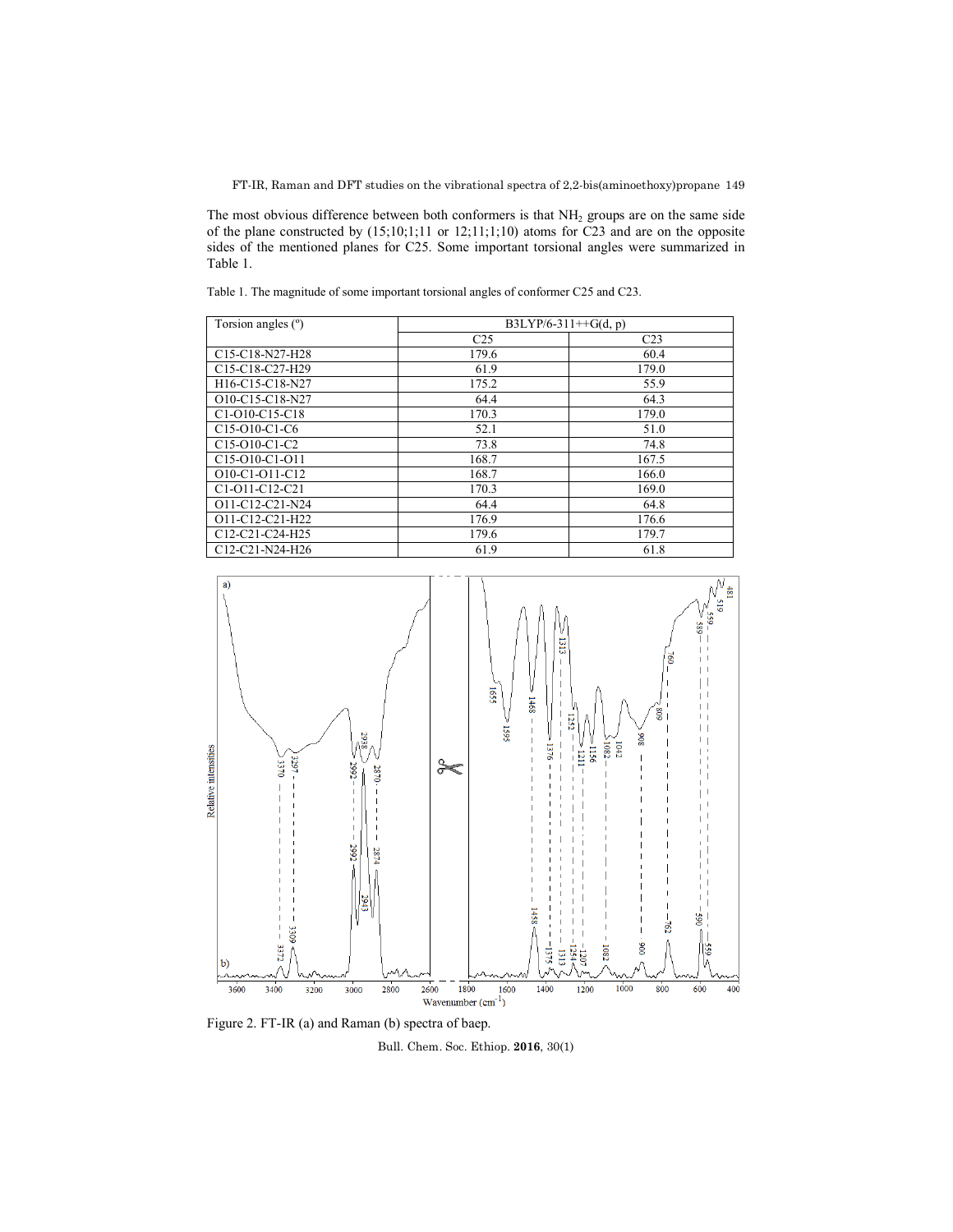ÖzgürAlver

#### *Vibrational studies of baep*

The title molecule baep contains 29 atoms, therefore, it shows 81 normal vibrational modes and it is a member of  $C_1$  point group with identity (E) symmetry operation. Within the 30 conformers, from C1 to C30, C25 was found as having the lowest optimization energy showing no negative or imaginary frequencies. As a result, all the experimental results were compared to the theoretical results of C25 conformer. Theoretical findings for infrared and Raman wavenumbers together with experimental results of the title molecule were shown in Table 2. Experimental (FT-IR and Raman) spectra of baep were presented in Figure 2.

In the high wavenumber region bands appeared at around  $3372 \text{ cm}^{-1}$  (R),  $3370 \text{ cm}^{-1}$  (IR) are the antisymmetric NH<sub>2</sub> vibrations while those appeared at 3309 cm<sup>-1</sup> (R) and 3297 cm<sup>-1</sup> (IR) are due to symmetric  $NH_2$  vibrations. The broadened shape of the band at this region could be attributed to the indication of residue of moisture in the sample and intra and intermolecular interactions. The theoretically calculated results for these bands are  $3370 \text{ cm}^{-1}$  and  $3297 \text{ cm}^{-1}$ and the related TED values are given in Table 2. As seen in Figure 2, antisymmetric NH<sub>2</sub> vibration possess higher intensity than symmetric  $NH<sub>2</sub>$  vibration in IR spectrum and reverse occurs in Raman spectrum. Similar observations were also reported in previous works [9, 15]. Molecular electronic polarizability of symmetric vibrational form of  $NH<sub>2</sub>$  changes more when compared to the antisymmetric stretching of NH2. This could explain the differences in band intensities.

Table 2. Comparison of the experimental and calculated vibrational wavenumbers (cm<sup>-1</sup>) of baep in gas phase.

| Assignments (C25)                                                                               | Experimental |                          | B3LYP/6-311++G(d,p)      |                          |                          |
|-------------------------------------------------------------------------------------------------|--------------|--------------------------|--------------------------|--------------------------|--------------------------|
|                                                                                                 |              |                          | Gas phase                |                          |                          |
| <b>TED</b>                                                                                      | <b>IR</b>    | Raman                    | $v^{\beta}$              | $I_{IR}$                 | $I_R$                    |
| $v27-28(54)+v27-29(45)$                                                                         | 3370         | 3372                     | 3370                     | 4.85                     | 63.85                    |
| $v24-26(53)+v24-25(44)$                                                                         | 3297         | 3309                     | 3297                     | 2.53                     | 122.67                   |
| $v6-8(32)+v2-5(32)+v6-7(12)+v2-4(11)$                                                           | 2992         | 2992                     | 2998                     | 23.41                    | 67.29                    |
| $v2-3(18)+v6-9(18)+v2-5(17)+v6-8(16)+v2-4(13)$                                                  | 2938         | 2943                     | 2926                     | 6.79                     | 227.57                   |
| $v15-16(31)+v12-13(30)+v15-17(19)+v12-14(18)$                                                   | 2870         | 2874                     | 2876                     | 32.41                    | 134.66                   |
|                                                                                                 | 1655         |                          |                          |                          |                          |
| $\delta$ 28-27-29(27)+ $\delta$ 25-24-26(25)+ $\delta$ 18-27-29(10)+ $\delta$ 21-24-26(9)       | 1595         | $\overline{a}$           | 1619                     | 63.86                    | $\overline{\phantom{0}}$ |
| $\delta$ 3-2-5(12)+ $\delta$ 4-2-5(12)+ $\delta$ 7-6-8(12)+ $\delta$ 8-6-9(12)                  | 1468         | 1458                     | 1465                     | 12.96                    | 10.15                    |
| $v15-18(5)+v12-21(5)$                                                                           | 1376         | 1375                     | 1372                     | 26.05                    | 0.26                     |
| $\delta$ 15-18-20(10)+ $\delta$ 12-21-23(10)+ $\delta$ 20-18-27(6)+ $\delta$ 24-21-23(6)        | 1313         | 1313                     | 1295                     | 6.99                     | 0.32                     |
|                                                                                                 | 1252         | 1254                     | $\overline{a}$           |                          | $\overline{\phantom{a}}$ |
| $\delta$ 10-15-17(9)+ $\delta$ 11-12-14(9)+ $\delta$ 20-18-27(5)+ $\delta$ 10-15-16(5)          | 1211         | 1207                     | 1217                     | 13.43                    | 9.01                     |
| $v11-12(7)+v10-15(7)+\delta12-21-22(6)+\delta15-18-19(6)$                                       | 1156         | $\overline{\phantom{a}}$ | 1162                     | 4.65                     | 0.91                     |
| $v15-18(14)+v12-21(14)+v21-24(12)+v18-27(12)$                                                   | 1082         | 1082                     | 1082                     | 34.68                    | 1.15                     |
| $v18-27(18)+v21-24(17)$                                                                         | 1042         | $\overline{\phantom{0}}$ | 1041                     | 8.85                     | $\overline{a}$           |
| $v1-10(18)+v1-11(18)$                                                                           | 908          | 900                      | 897                      | 61.93                    | 0.16                     |
| $\delta$ 21-24-26(9)+ $\delta$ 18-27-29(9)+ $\delta$ 21-24-25(6)+ $\tau$ 19-18-27-29(6)         | 809          |                          | 803                      | 38.50                    | 2.76                     |
| $v1-10(10)+v1-11(10)+v10-15(7)+v11-12(7)$                                                       | 760          | 762                      | 772                      | 34.02                    | 5.94                     |
| $\delta1 - 11 - 12(13) + \delta1 - 10 - 15(13) + \delta10 - 15 - 18(5) + \delta11 - 12 - 21(5)$ | 589          | 590                      | 590                      | 8.86                     | 1.20                     |
|                                                                                                 | 559          | 559                      | $\overline{a}$           | $\overline{\phantom{a}}$ | $\overline{\phantom{a}}$ |
|                                                                                                 | 519          | $\overline{\phantom{a}}$ | $\overline{\phantom{0}}$ | $\overline{\phantom{a}}$ |                          |
| $\delta$ 6-1-10(7)+ $\delta$ 2-1-11(7)+v1-2(7)+v1-6(7)                                          | 481          | $\overline{\phantom{a}}$ | 484                      | 5.25                     | 0.37                     |

IR: Infrared; ν<sup>β</sup>: Wavenumbers scaled with SQM methodology; I<sub>IR</sub>: Infrared intensities (km/mol); I<sub>R</sub>: Raman activities  $(\AA^4$ /amu).

CH stretching vibrations experimentally/theoretically appeared at 2992 cm<sup>-1</sup> (IR, R)/2998 cm<sup>-1</sup>, 2943 cm<sup>-1</sup> (R) and 2938 cm<sup>-1</sup> (IR)/2926 cm<sup>-1</sup>, 2874 cm<sup>-1</sup> (R) and 2870 cm<sup>-1</sup> (IR)/2876 cm<sup>-1</sup>.

Bull. Chem. Soc. Ethiop. **2016**, 30(1)

150